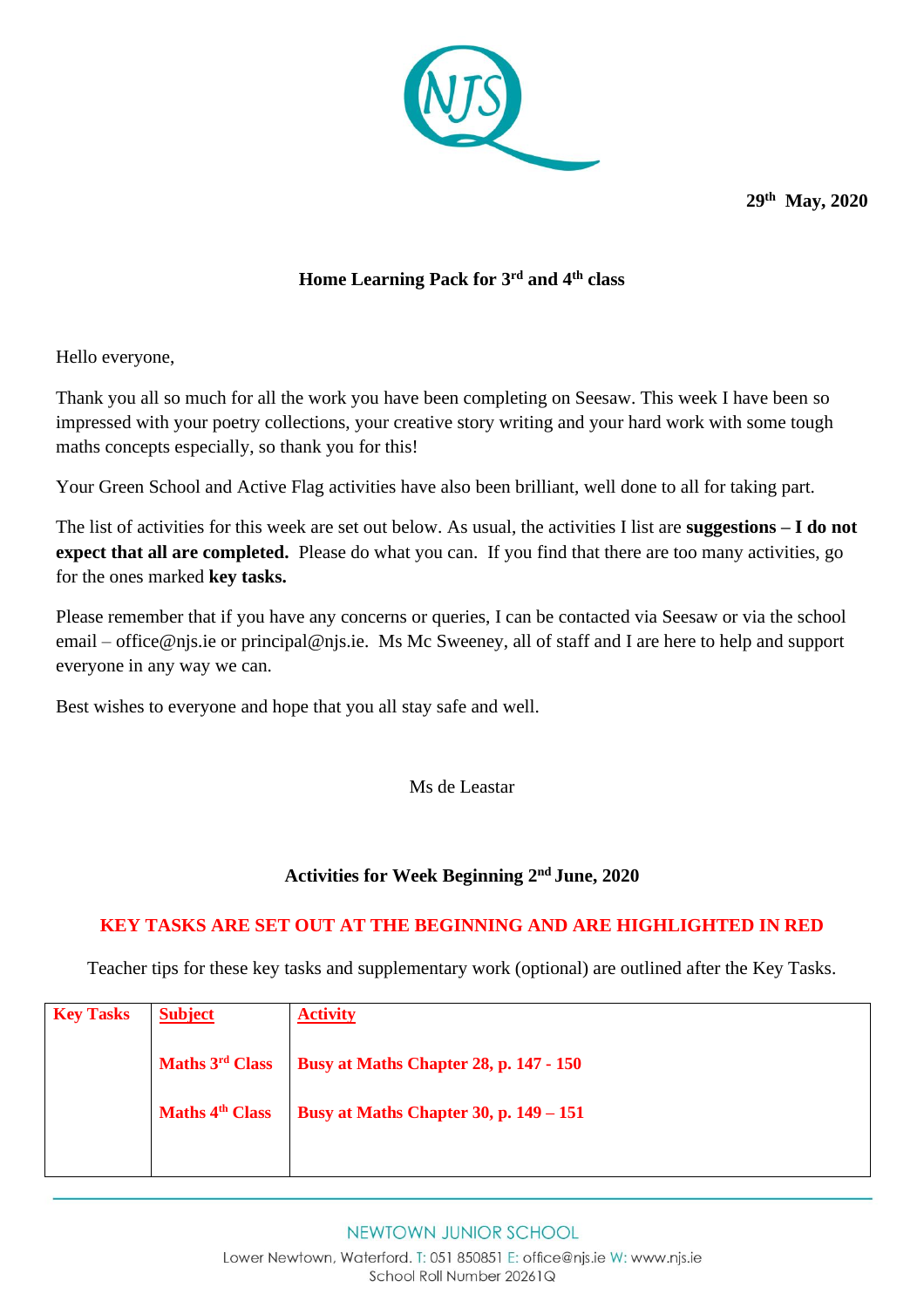## **See below for further information on Key Tasks and list of other activities**

| <b>Subject</b> | <b>Activity</b>                                                                                                                                                                                                                                                                                                                                                                                                                                    |  |
|----------------|----------------------------------------------------------------------------------------------------------------------------------------------------------------------------------------------------------------------------------------------------------------------------------------------------------------------------------------------------------------------------------------------------------------------------------------------------|--|
| <b>Maths</b>   | 3 <sup>rd</sup> class: We are starting a new (much lighter!) chapter on Number Patterns this week. Well done<br>for all your hard work on division and multiplication over the last few weeks. If anyone has any<br>questions please send me a message on Seesaw.<br><b>KEY TASKS: Chapter 28 Busy at Maths p. 147 - 150</b><br><b>New Learning:</b><br>Identify and explain rule for a given pattern<br>Extend patterns and number sequences<br>٠ |  |
|                |                                                                                                                                                                                                                                                                                                                                                                                                                                                    |  |
|                |                                                                                                                                                                                                                                                                                                                                                                                                                                                    |  |
|                | 4 <sup>th</sup> class: A lighter workload this week, well done 4 <sup>th</sup> class on your brilliant work. I know there has<br>been a lot of new content the last few weeks. This week, we are aiming to finish the chapter on<br>multiplication and division which we started last week.                                                                                                                                                        |  |
|                | KEY TASKS: Busy at Maths Chapter 30, p. 149 - 151                                                                                                                                                                                                                                                                                                                                                                                                  |  |
|                | <b>New Learning:</b><br>Multiplication is the opposite of division and vice versa<br>Solving multi step word problems with both multiplication and division<br>$\bullet$<br>More guidance on these topics will be on Seesaw.                                                                                                                                                                                                                       |  |
| <b>English</b> | English:<br><b>KEY TASKS:</b><br><b>Spellings Week 1/6 focusing 'le' word endings</b><br><b>Proofreading Task 'Jealous and Envious'</b><br>(If you have time, do a quick oral/written spelling test on Friday)<br><b>New Learning:</b><br>-Focus on writing for a particular audience.                                                                                                                                                             |  |
|                | Your Garden from an Ant's Perspective.<br>Step 1: Taking string, masking tape and some twigs design a mini tour of a part of your garden for<br>a group of ants. (you decide what type of group they are, are they a family on holidays? Kid ants?<br>GAA team of ants?);<br>Step 2: Crouch down and snap some photos;<br>Step 3: You are now the tour guide – draft what you would say on the tour: sights to be seen,                            |  |